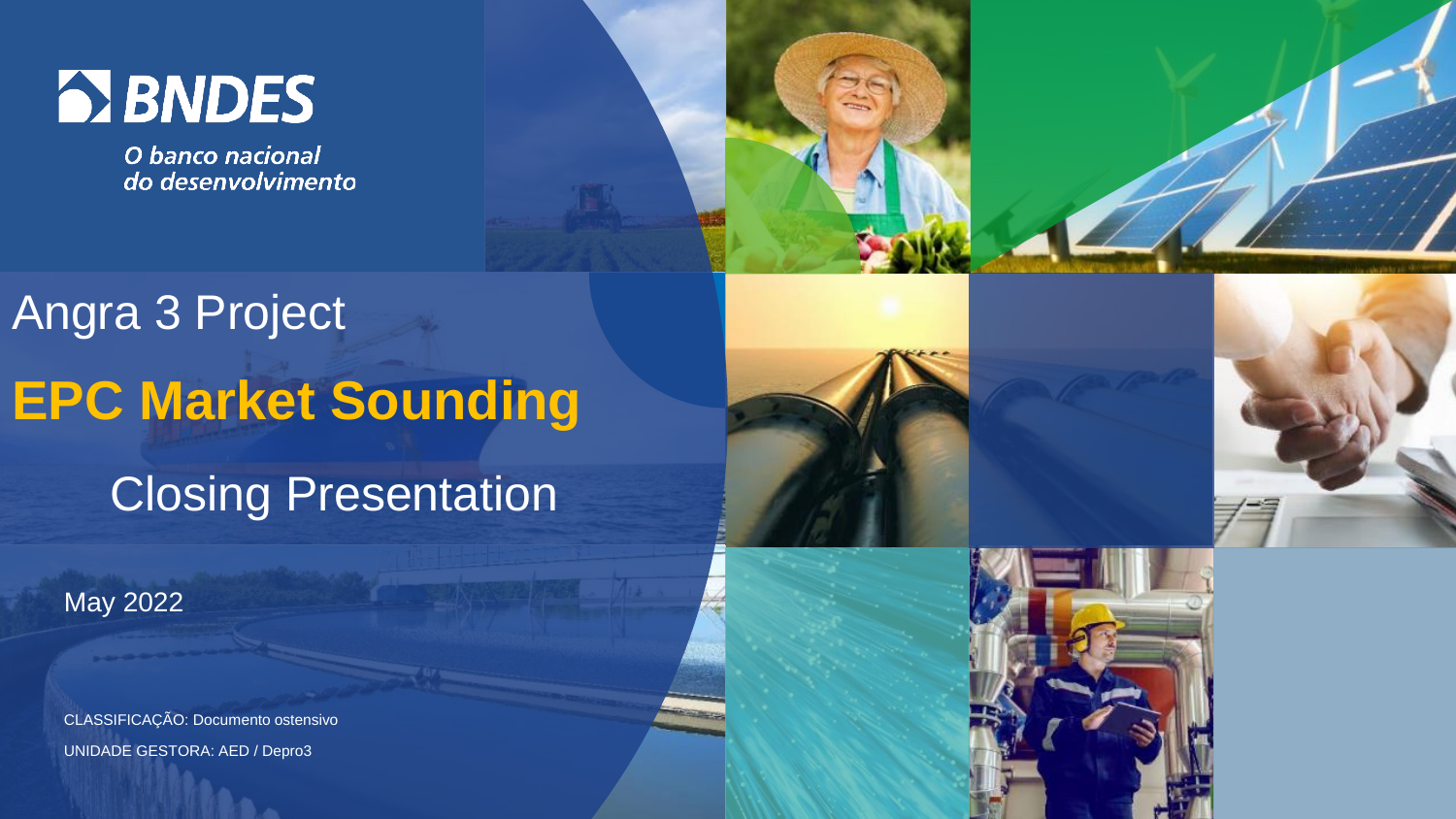## **General information**





All communications about this market sounding should be addressed to [marketsoudingA3@tractebel.engie.com](mailto:marketsoudingA3@tractebel.engie.com) cc [projeto92.angra3@bndes.gov.br](mailto:projeto92.angra3@bndes.gov.br)



For Individual meetings with AEN and BNDES: Indication of 3 time slots from May 13th to 19th by email



Scheduling emails must be sent at least 1 day prior to the first time slot.

The presented information is still under study and is intended exclusively to support the initial conversations in the market sounding process, and therefore, under no circumstances, can be understood as final.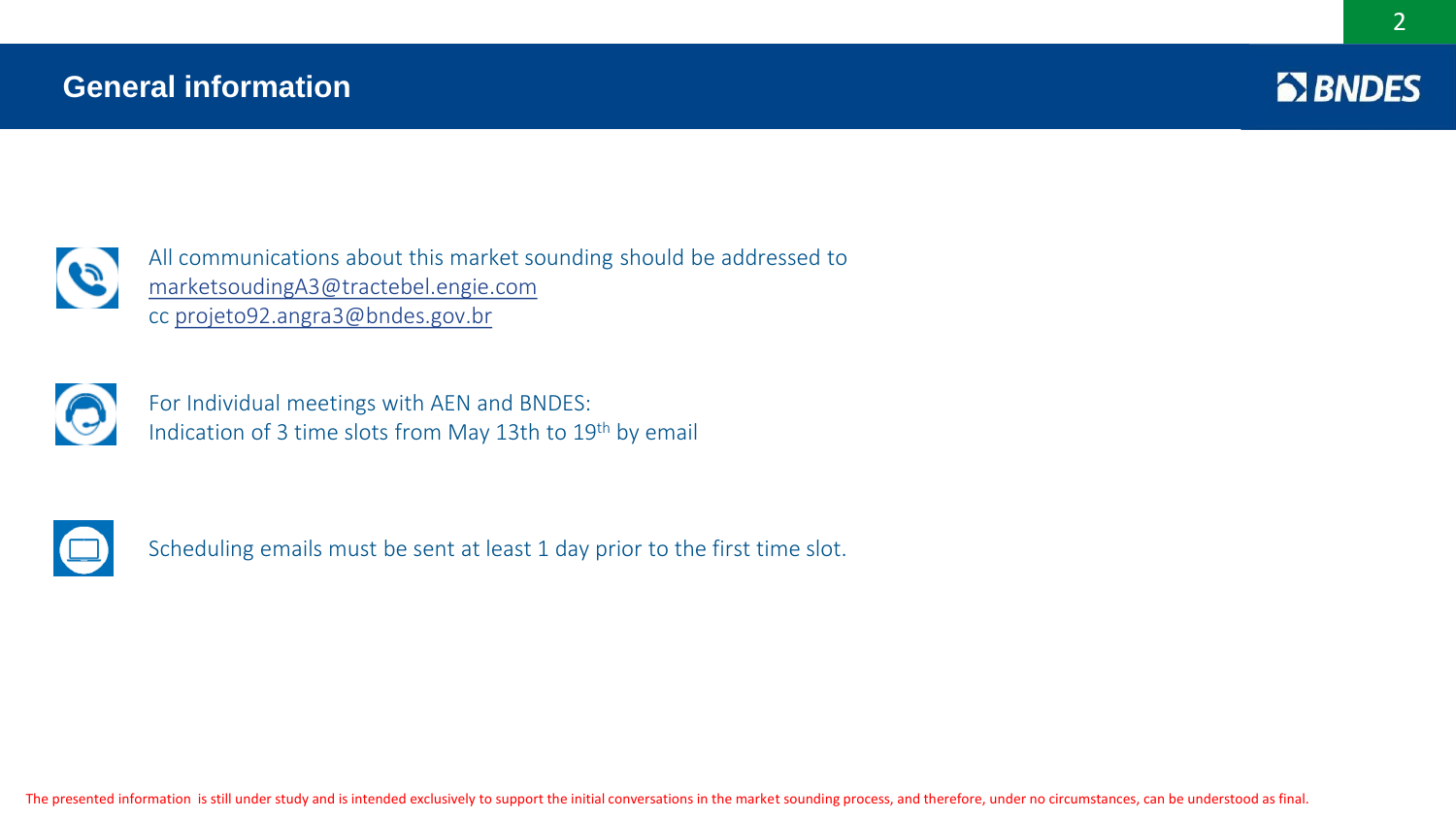## **Evolução do Projeto Next Step Next Steps**

recommendation



The presented information is still under study and is intended exclusively to support the initial conversations in the market sounding process, and therefore, under no circumstances, can be understood as final.

**EX BNDES**